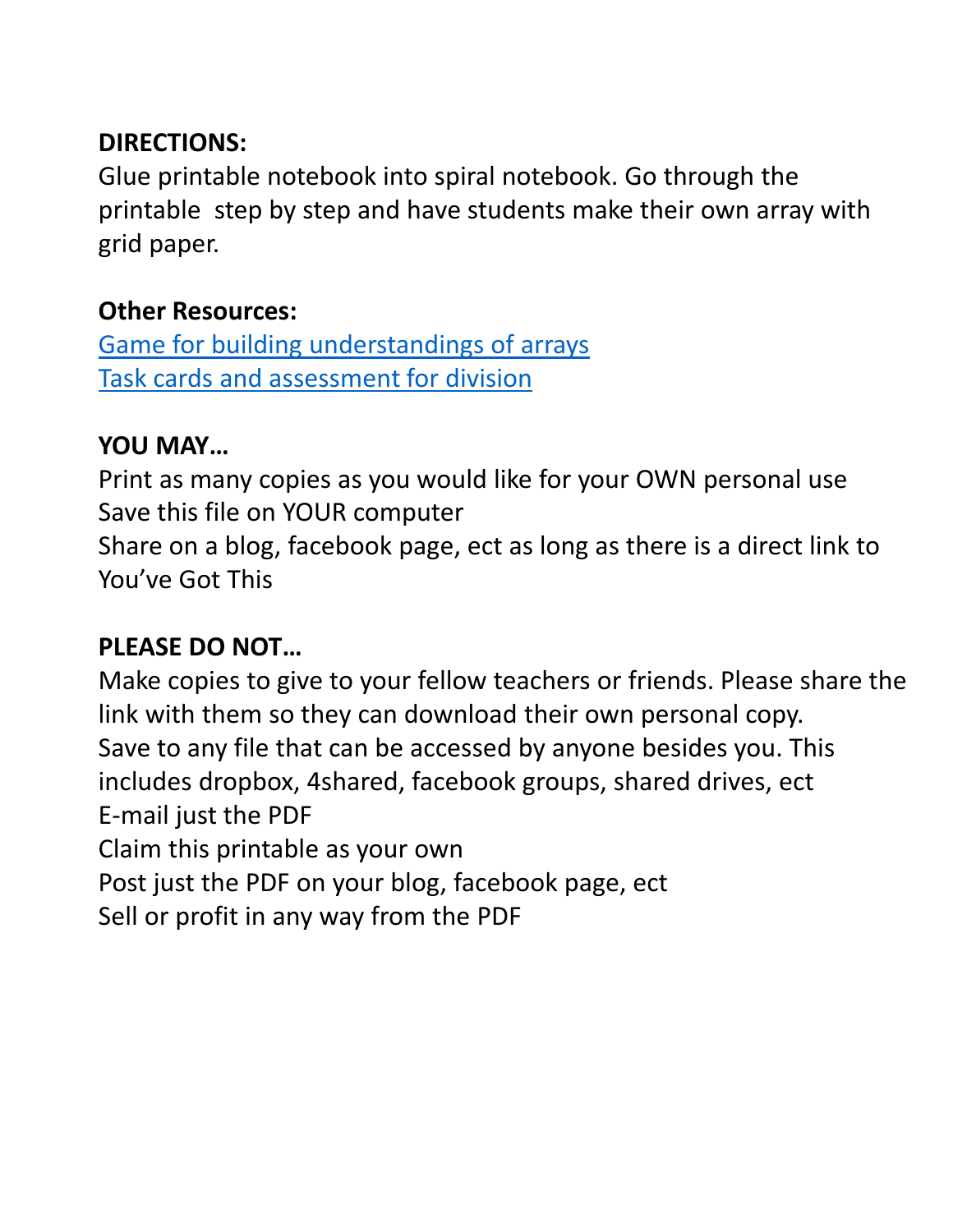# How to create a model for a division problem

- 1. In the following problems circle the dividend and underline the divisor.
	- The dividend is the number that is being divided up!!!

#### 400/16

#### 210/12

- 2. Begin by cutting out enough grid paper for the dividend.
	- In 210/12 I need to cut out 210 squares. When I'm done I will have something like this.

In the division problem, 400/16 the dividend is \_\_\_\_\_\_\_\_. So you need to cut out squares or cubes.

3. Now it is time to get the dimensions for your array. The divisor tells you how many cubes will make up the length of your array. In 210/12, I will have 12 cubes going across the top of my array. To do this I will glue down one flat and two longs.

•  $\,$  In 400/16 your divisor is \_\_\_\_\_\_\_\_\_\_\_\_. That means your length will be \_\_\_\_\_\_\_. Use the  $\,$ grids you have already cut out and glue them down so you have \_\_\_\_\_\_ cubes for your length.